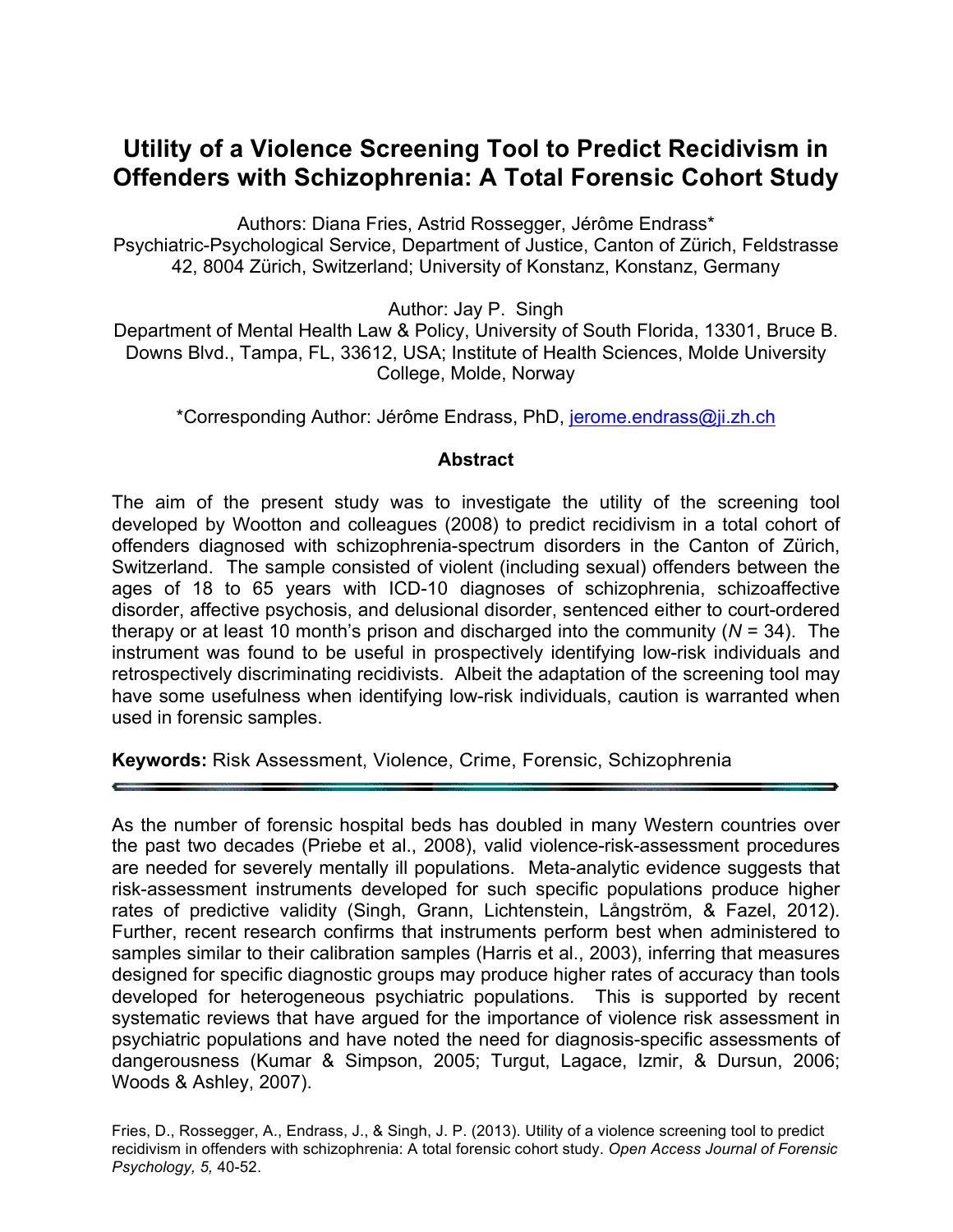A systematic search for risk-assessment tools designed to assess the likelihood of community violence in psychiatric patients identified only one actuarial formula developed for individuals diagnosed with psychotic disorders (Singh, Serper, Reinharth, & Fazel, 2011). The scheme, developed by Wootton and colleagues (2008) as part of the UK700 study on case management for patients with schizophrenia-spectrum disorders in England, provides a violence screening tool using routinely available criminal history, demographic, and clinical information.

Given the authors' claims that the screening instrument may be useful in practice settings, the aim of the present study was to investigate its usefulness in a total forensic cohort of offenders diagnosed with schizophrenia in the Canton of Zürich, Switzerland.

### **Materials and Methods**

## **Participants**

The study sample comprised offenders from the Zürich Forensic Study, which examined all violent (including sexual) offenders enrolled in probation and/or correction services of the criminal justice system in the Canton of Zürich, Switzerland, in August 2000 (*N* = 465). The present study included those offenders between the ages of 18 to 65 years with ICD-10 diagnoses of schizophrenia, schizoaffective disorder, affective psychosis, and delusional disorder, sentenced either to court-ordered therapy or at least 10 month's prison and subsequently discharged into the community (*N* = 34). In Switzerland, an offender who is diagnosed with a mental illness that is deemed treatable and related to his or her increased recidivism risk is, as part of his or her sentence, assigned an individualized treatment plan that may consist of inpatient hospitalization, outpatient treatment, counseling, and/or medication amongst other services. Which services are received by which offender is determined by expert opinion. In the present study, psychiatric diagnoses were established by qualified clinicians using standard DSM-IV and ICD-10 criteria, relying upon a combination of interview and file review information.

### **Materials**

The screening tool developed by Wootton and colleagues (2008) was designed to assess the likelihood of assaults by patients with psychosis in the community. The instrument was calibrated for a follow-up of two years and patients aged 18 to 65 years. The formula is composed of four criminal history, demographic, and clinical variables. These variables are combined using a simple scoring system developed by rounding the logistic regression coefficients from a multivariable model containing them: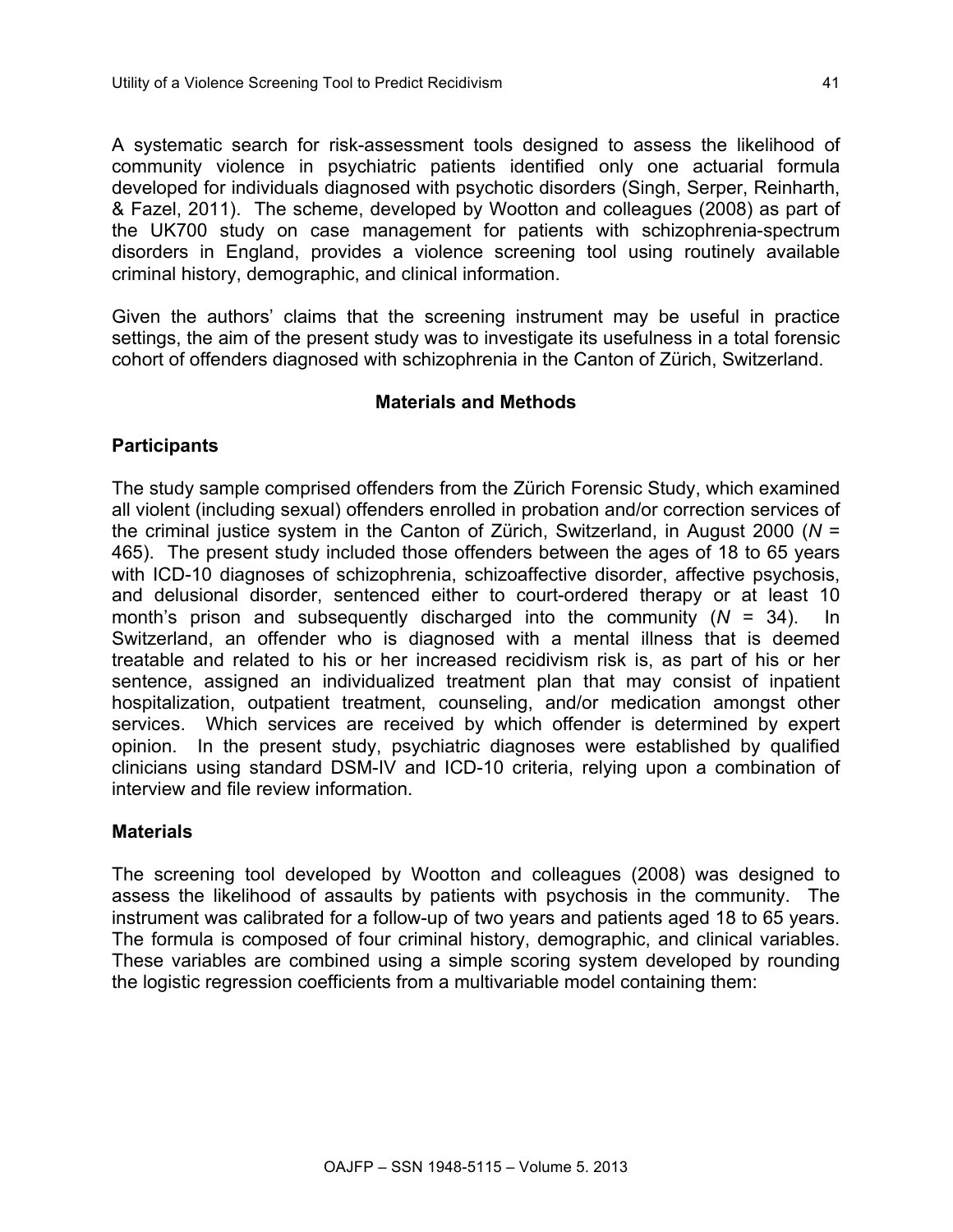Score 11 if assault in previous 2 years add 2 if Male add 6 if Drug use in the past year add 20 subtract 0.3 × Age at discharge Divide total by 3.5

The authors operationally defined previous assaults as self-reported incidents of "having committed an assault in the 2 years prior to study entry," (p. 178) regardless of severity, and drug use as self-reported "use of any illicit drug in the last year or self-report of having used 2 or more illicit drugs in the last year" (p. 178-179). Since the usefulness of the screening tool may be limited in forensic populations as offenders may not have had a comparable opportunity to offend or use drugs compared to civil patients, two item adaptations were made: "assault within the last two years" was changed to "assault prior to the index offence" and the definition of drug use was changed from "drug use in the past year" to "diagnosis of drug use or dependency."

# **Procedure**

Five Masters-level psychologists collected criminal history, demographic, and clinical information from correctional files. The files contained comprehensive personal details, including the circumstances of both previous and index offenses as well as psychiatric diagnoses. In a pilot study on a subsample of participants from the Zürich Forensic Study ( $n = 30$ , 6.5%), the interrater agreement for the collected information was determined to be substantial  $(K = 0.70)$ ; Landis & Koch, 1977). The cohort was prospectively followed after release to the community and information on recidivism collected. Determinations of previous convictions and recidivism were based on criminal records, which included information on charges and convictions as well as violation of conditions of probation. A sensitive definition of recidivism was used including any charge or conviction for an offense committed after the index offense. This dichotomous outcome criterion did not include probation violations that did not constitute crimes.

# **Statistical Analysis**

The predictive validity of the screening tool was measured using seven performance indicators including the area under the curve (AUC) as calculated using receiver operating characteristic (ROC) curve analysis. Additional indicators were calculated using a 2 x 2 contingency table (Figure 1) and the author-recommended cut-off score of +4. Using this tabular information, sensitivity (the percentage of recidivists who were judged to be at high risk), specificity (the percentage of non-recidivists who were judged to be at low risk), positive predictive value (PPV; the percentage of patients judged to be at high risk who went on to recidivate), negative predictive value (NPV; the percentage of low-risk individuals who did not go on to recidivate), number needed to detain (NND; the number of patients judged to be at high risk who would need to be detained to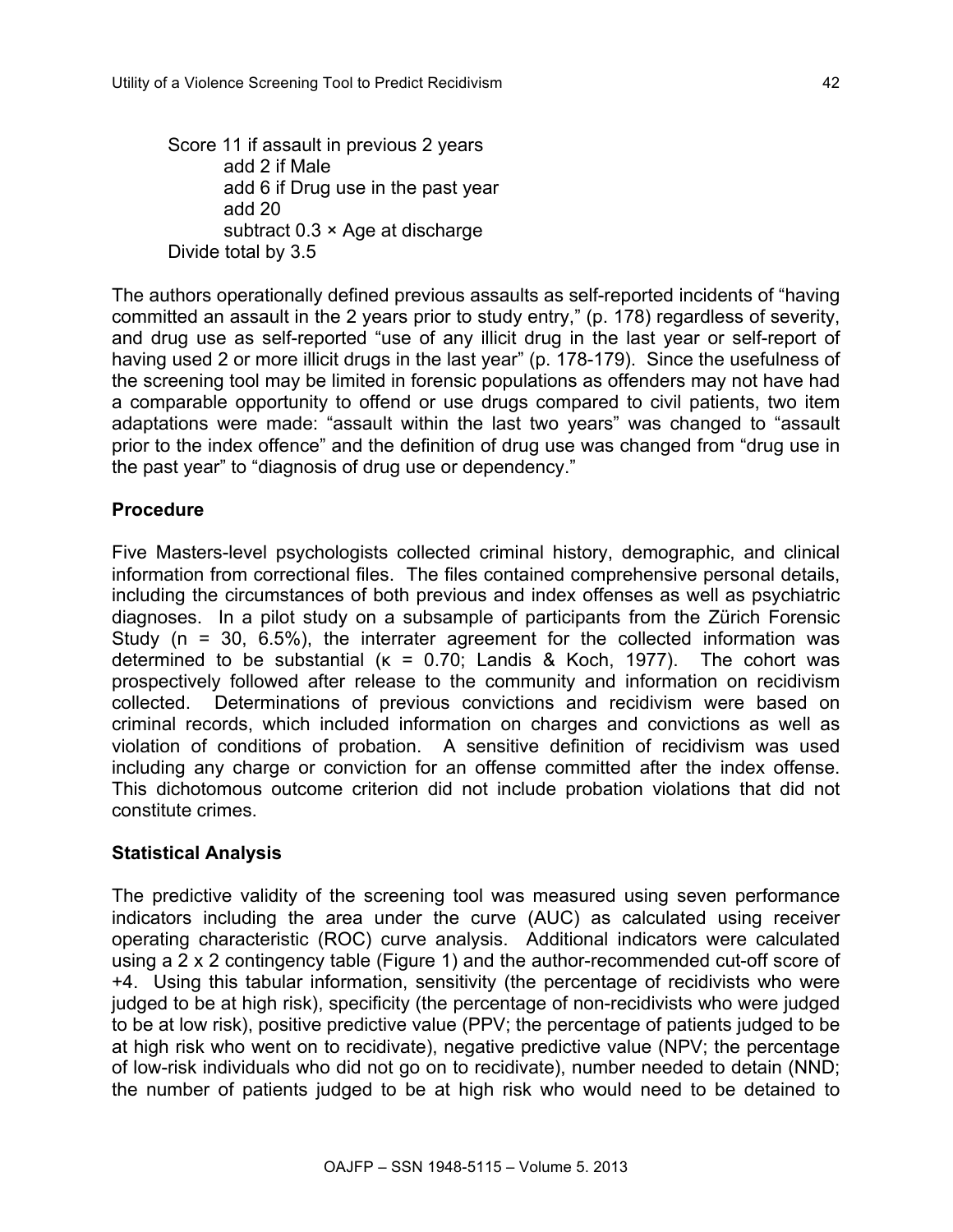prevent a single incident of recidivism in the community), and number safely discharged (NSD; the number of patients judged to be at low risk who could be discharged prior to a single incident of violent recidivism in the community) were calculated. These seven outcome statistics were selected as they provide measures of global utility (AUC) as well as usefulness in making "rule in" (sensitivity, PPV, and NND) and "rule out" (specificity, NPV, and NSS) decisions (Singh, Grann, & Fazel, 2011).

Analyses were conducted using SPSS 19 for Windows (SPSS Inc., 2010), STATA/IC 12.0 for Windows (StataCorp, 2012), and MedCalc 11.3.8.0 for Windows (MedCalc MedCalc Software, 2010). Two-tailed tests were used with a standard significance threshold of  $\alpha$ =0.05.

#### **Results**

### **Sample Characteristics**

The sample for the present study was composed of 34 violent (including sexual) offenders diagnosed with schizophrenia-spectrum disorders sentenced to court-ordered therapy or prison and then discharged into the community (Table 1). All patients were male, with a mean age of 40.1 years (*range* = 26.0-66.1, *SD* = 9.0) at discharge. The majority of the participants were of Swiss nationality (70.6%, *n* = 24) and single at the time of the index offense (70.6%,  $n = 24$ ). Half of the patients (50.0%,  $n = 17$ ) had a conviction prior to the index offense. Regarding clinical diagnoses, 11.8% (*n* = 4) of the participants had a DSM-IV or ICD-10 comorbid personality disorder and 11.8% (*n* = 4) comorbid diagnosis of drug abuse or dependence. The majority of the sample (70.6%, *n* = 24) had been psychiatrically hospitalized prior to the index offense.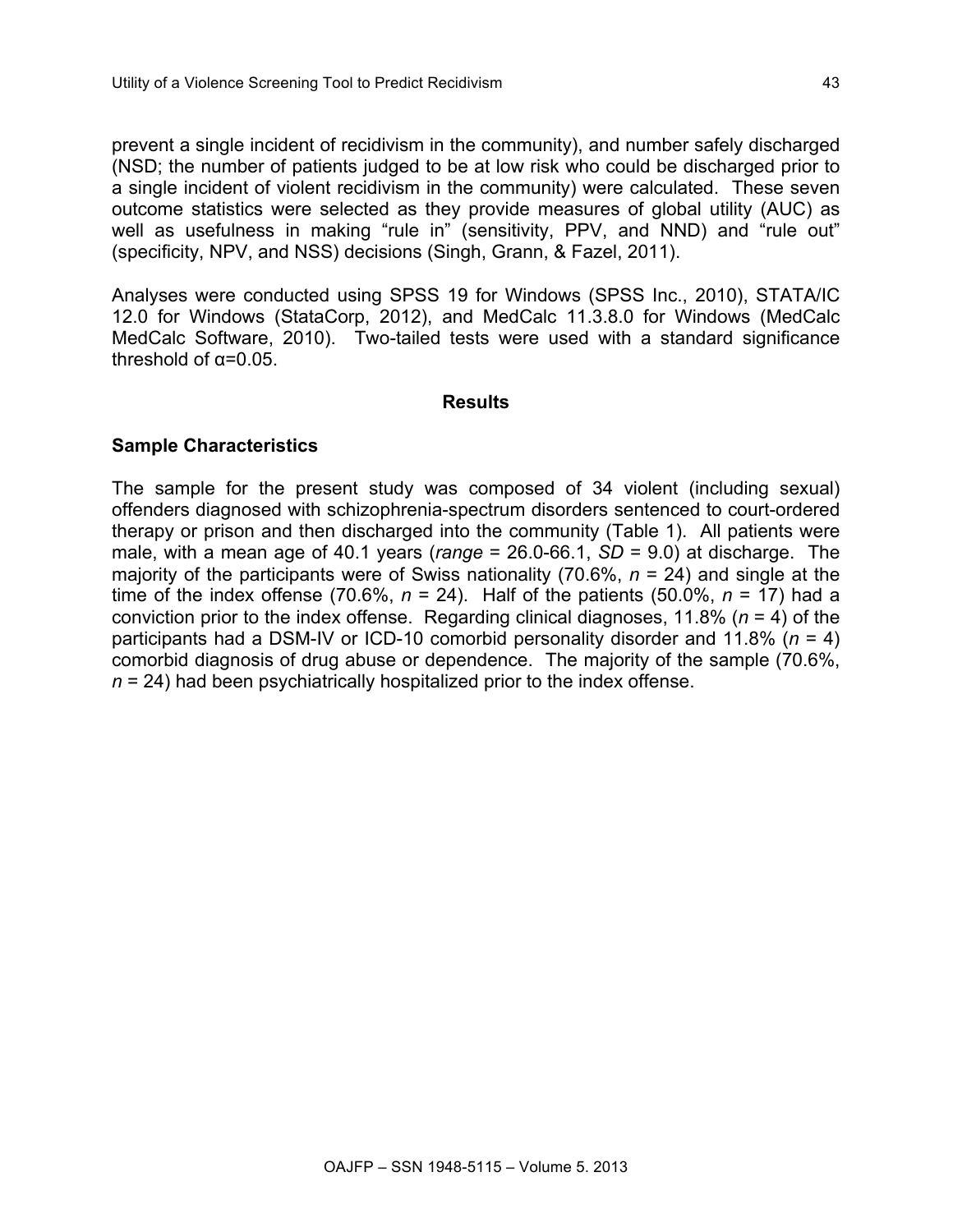|                                     |             | Calibration<br>sample | Present sample |  |  |
|-------------------------------------|-------------|-----------------------|----------------|--|--|
| Category                            | Subcategory | $N = 708$ (%)         | $N = 34 (%)$   |  |  |
| Sex                                 | Male        | 404 (57.1%)           | 34 (100.0%)    |  |  |
|                                     | Female      | 304 (42.9%)           | $0(0.0\%)$     |  |  |
| Nationality                         | Swiss       | NR.                   | 24 (70.6%)     |  |  |
|                                     | Non-Swiss   | <b>NR</b>             | 10 (29.4%)     |  |  |
| <b>Marital status</b>               | Single      | 464 (65.5%)           | 24 (70.6%)     |  |  |
|                                     | Not single  | 244 (34.5%)           | 10 (29.4%)     |  |  |
| Age at discharge                    | Mean (SD)   | 38.2(11.6)            | 40.1 (9.0)     |  |  |
| Criminal history                    | Yes         | 122 (17.2%)           | 17 (50.0%)     |  |  |
|                                     | No          | 586 (82.8%)           | 17 (50.0%)     |  |  |
| Personality disorder                | Yes         | 186 (26.3%)           | $4(11.8\%)$    |  |  |
|                                     | No          | 522 (73.7%)           | 30 (88.2%)     |  |  |
| Illicit drug abuse or<br>dependency | Yes         | 209 (29.5%)           | 4 (11.8%)      |  |  |
|                                     | No          | 499 (70.5%)           | 30 (88.2%)     |  |  |
| Previous psychiatric                | Yes         | <b>NR</b>             | 24 (70.6%)     |  |  |
| hospitalization <sup>1</sup>        | No          | <b>NR</b>             | 9(26.5%)       |  |  |

**Table 1.** Descriptive Characteristics of 34 Offenders Diagnosed with Schizophrenia-Spectrum Disorder in Switzerland.

> *Note*. N = number of participants in sample; SD = standard deviation; NR = not reported. Diagnoses of schizophrenia, personality disorder, and drug abuse or dependency made using DSM-IV or ICD-10. Calibration estimates from Wootton and colleagues (2008).

 $1$  One case missing (2.9%)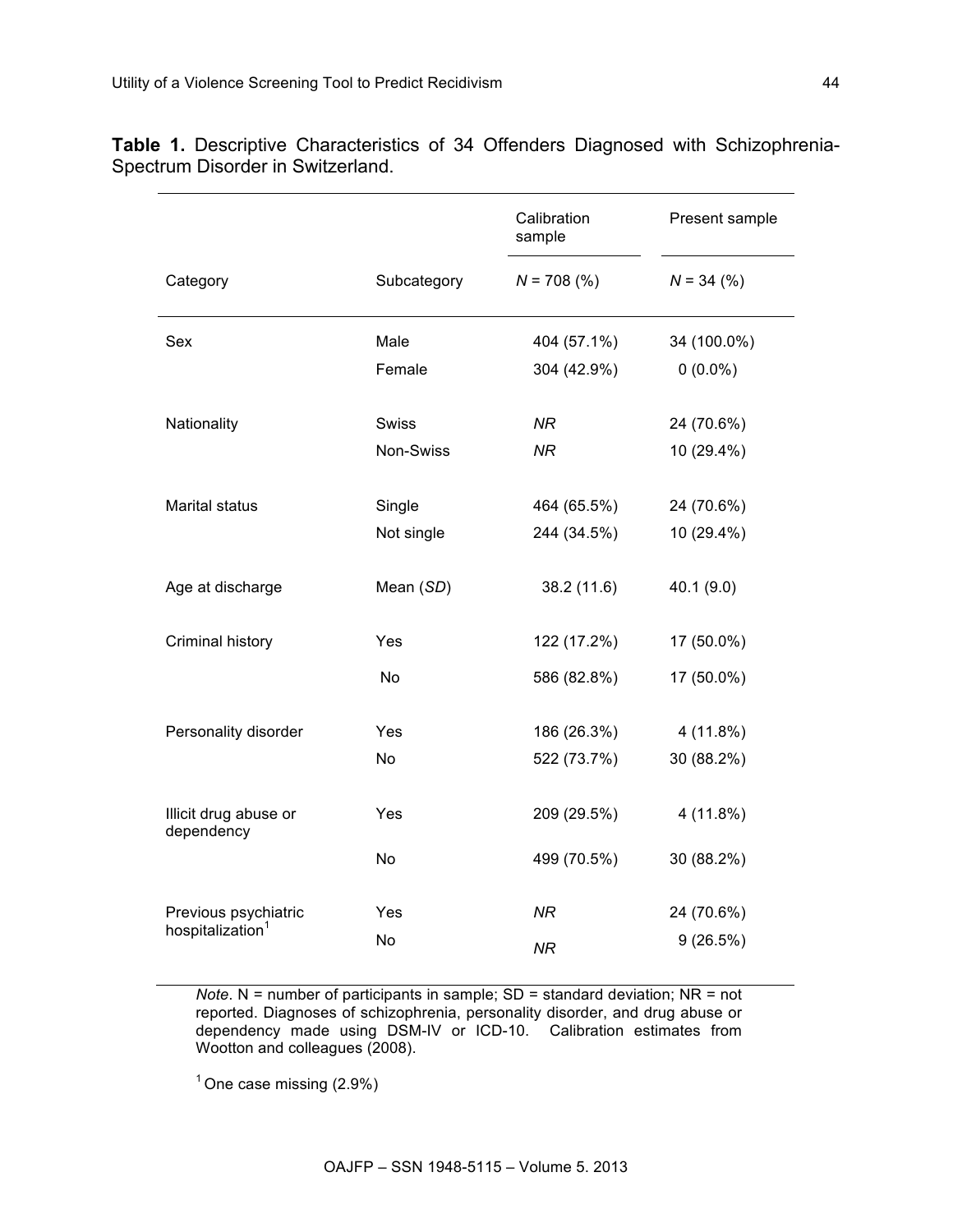All participants were followed for two years post-discharge (including periods of detention for non-violent crimes) and criminal registers were used to ascertain whether they had recidivated. Only one patient (2.9%) had been charged with a violent offense (sexual assault). This patient was a married Swiss national and was 31.2 years old at discharge. In respect to clinical characteristics, he had neither been diagnosed with comorbid drug abuse/dependence nor personality disorder, and had not been hospitalized psychiatrically prior to the index offense. However, he had been previously convicted of assault.

# **Predictive validity of adapted screening tool**

The predictive validity of the adapted screening tool was assessed using both ROC and contingency table analyses (Table 2). ROC analysis revealed that the probability of a randomly selected recidivist having a higher risk classification than a randomly selected non-recidivist was 74.0%, using categorical estimates (i.e., high risk vs. low risk). The instrument was not found to be useful in prospectively predicting (PPV = 5.6%; NND = 18.0) but was found to be useful in retrospectively discriminating (sensitivity = 100%) recidivists (Figure 1). Although the instrument was able to prospectively identify low-risk individuals with a high level of accuracy (NPV = 100%) only around half of the nonrecidivists were classified as low risk (specificity = 51.5%).

**Table 2.** Performance Indicators of an Adapted Version of a Violence Screening Tool for 34 Offenders Diagnosed with Schizophrenia-Spectrum Disorders in Switzerland.

|                                      | ROC Curve Analysis <sup>1</sup> | Contingency Table Analysis <sup>1</sup> |             |            |            |            |            |            |            |
|--------------------------------------|---------------------------------|-----------------------------------------|-------------|------------|------------|------------|------------|------------|------------|
| Sample                               | <b>AUC</b>                      | Sensitivity                             | Specificity | <b>PPV</b> | <b>NPV</b> | <b>NND</b> | <b>NSD</b> | <b>FPR</b> | <b>FNR</b> |
| Calibration                          | 0.71                            | 65%                                     | 69%         | ΝR         | NR         | 2.67       | NR         | 63%        | 13%        |
| Present study<br>sample <sup>2</sup> | 0.74                            | 100%                                    | 51.5%       | 5.6%       | 100%       | 18.0       | 16         | 51.5%      | $0\%$      |

*Note.* ROC = receiver operating characteristic; AUC = area under the curve; PPV = positive predictive value; NPV = negative predictive value; NND = number needed to detain; NSD = number safely discharged; FPR = false-positive rate; FNR = false-negative rate; NR = not reported. Calibration estimates from Wootton and colleagues (2008).

<sup>1</sup> Calculated using categorical risk bins (scores <+4 vs. ≥+4).<br><sup>2</sup> Adapted version of violence screening tool: previous assault = assault prior to index offense; drug use = diagnosis of drug abuse or dependency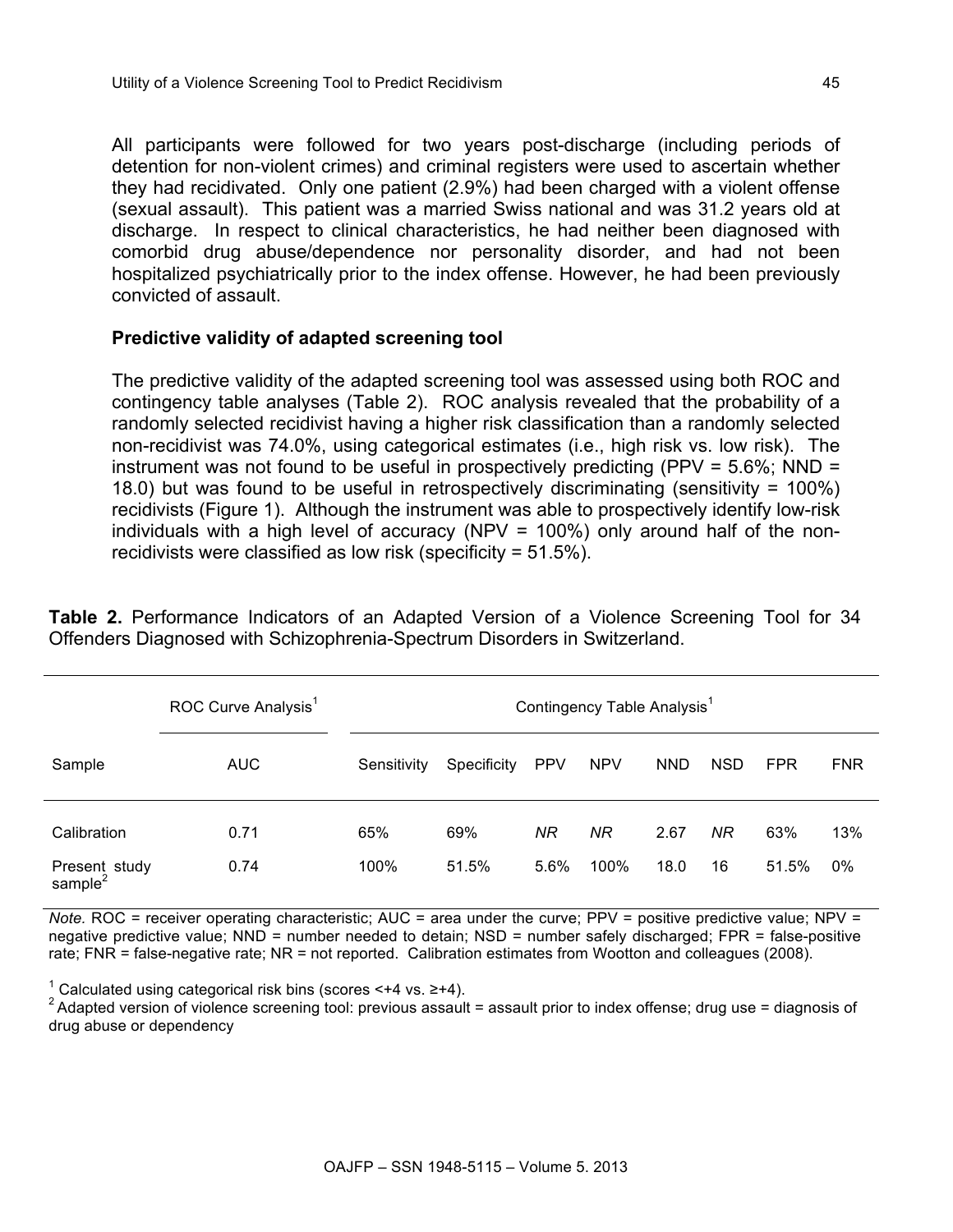**Figure 1.** 2 x 2 Contingency Table Comparing Predictions and Outcomes of an Adapted Version of a Violence Screening Tool for 34 Offenders Diagnosed with Schizophrenia-Spectrum Disorders in Switzerland.

### Outcome



# **Discussion**

The aim of the present investigation was to examine the predictive validity of a screening tool designed to predict violence in patients diagnosed with psychotic disorders and discharged from forensic psychiatric care. Receiver operating characteristic and contingency table analyses revealed that the adapted version of the tool was useful in prospectively identifying low-risk individuals and retrospectively discriminating recidivists.

# **Implications**

Reviews of the media literature (Klin & Lemish, 2008; Levey & Howells, 1994) and surveys conducted in Western countries (Luty, Fekadu, & Dhandayudham, 2006; National Alliance on Mental Illness, 2008; Pescosolido et al., 2010) have identified individuals with schizophrenia as the hospitalized group most commonly associated with violence. The findings of the present study, however, suggest that viewing patients diagnosed with schizophrenia as a major public-health and safety concern may be unwarranted. This supports recent large-scale epidemiological studies that have found individuals with severe mental illness to be responsible for only a small fraction of violent crimes (Fazel & Grann, 2006).

As the use of risk-assessment instruments is recommended by a large body of researchers, they have gained widespread popularity in the evaluation of violence risk (Archer, Buffington-Vollum, Stredny, & Handel, 2006; Viljoen, McLachlan, & Vincent, 2010). However, Viljoen et al. (2010) argue that it is important to only use risk assessment instruments if risk is relevant for the legal issue at hand and to carefully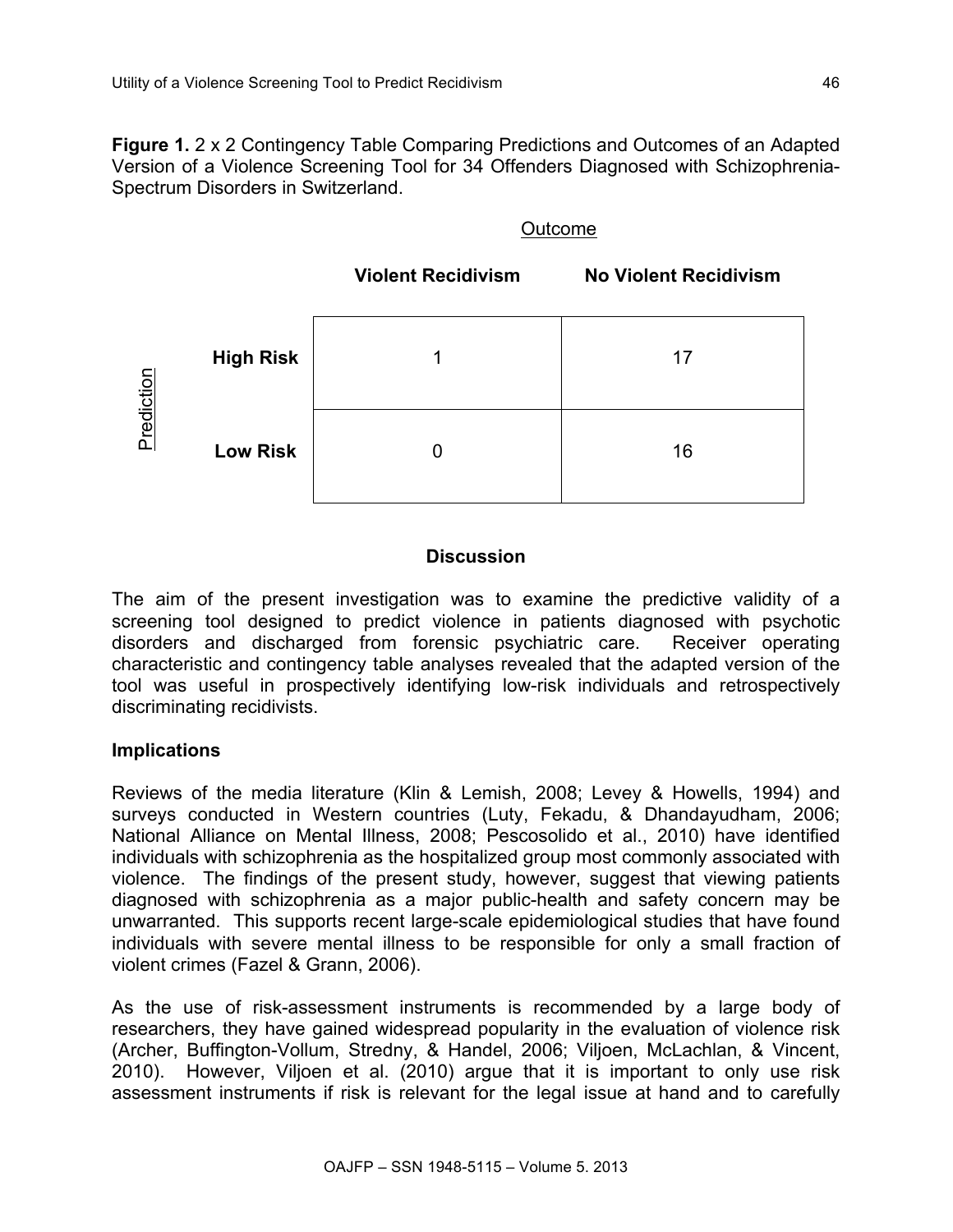consider the appropriateness and limitations of different assessment instruments. Thus, related to the above implication, the very low base rate of violence in individuals diagnosed with schizophrenia (Large, Ryan, Singh, Paton, & Nielssen, 2011) has led some experts to argue that the use of violence-risk-assessment instruments may not be particularly useful in severely mentally ill populations (Szmukler, 2001).

Given that no participants judged to be at low risk went on to recidivate, the scheme may be useful in prospectively identifying low-risk individuals. An approach that could be considered to take advantage of the instrument´s strengths would be to screen out patients at very low risk prior to in-depth risk assessments (Singh et al., 2012). Given how time consuming structured-risk-assessment instruments can be (Viljoen et al., 2010), screening tools that use routinely available file information and can quickly identify individuals at such low risk that they do not require further assessment of violence risk are potentially attractive. Similar stepped approaches are already widely used in other fields such as clinical medicine (Smith et al., 2011).

#### **Limitations**

There are several limitations to the present investigation. First, the small sample size likely resulted in insufficient power to detect small to moderate AUCs using ROC curve analysis and may have produced biased parameter estimates (Hanczar et al., 2010). Future studies may wish to further investigate the ability of the screening tool in prospectively predicting violent recidivism in larger samples of forensic psychiatric patients.

Second, only criminal records were used to identify cases of assault, potentially underestimating the prevalence of violent incidents in the sample. Were the base rate of violence higher, the screening instrument would likely have produced a higher PPV and NND as well as a lower NPV and NSD. Using a combination of criminal records, patient self-report, and collateral interviews (clinician, friends, family) is recommended to address this potential bias (cf. Monahan et al., 2001).

Third, the statistical model tested in the present investigation included modifications of several items in the original formula published by Wootton. Specifically, self-reported incidents of assault were replaced by incidents of assault prior to the index offense, and self-reported drug use was replaced by diagnoses of drug use or dependency. The former modification may have reduced the prevalence of prior aggressive incidents, as intra-institutional misconduct would not have been included. The latter modification may have reduced the prevalence of substance use, as formal DSM-IV and ICD-10 diagnoses were less likely to detect any drug use than self-report. The two modifications to the item content of the model, if they did have an effect, would have resulted in overall lower risk scores, producing a more sensitive model. However, the low PPVs and high NNDs found suggest that, even when the model is optimized in the identification of recidivists, the formula has difficulties prospectively identifying high-risk individuals.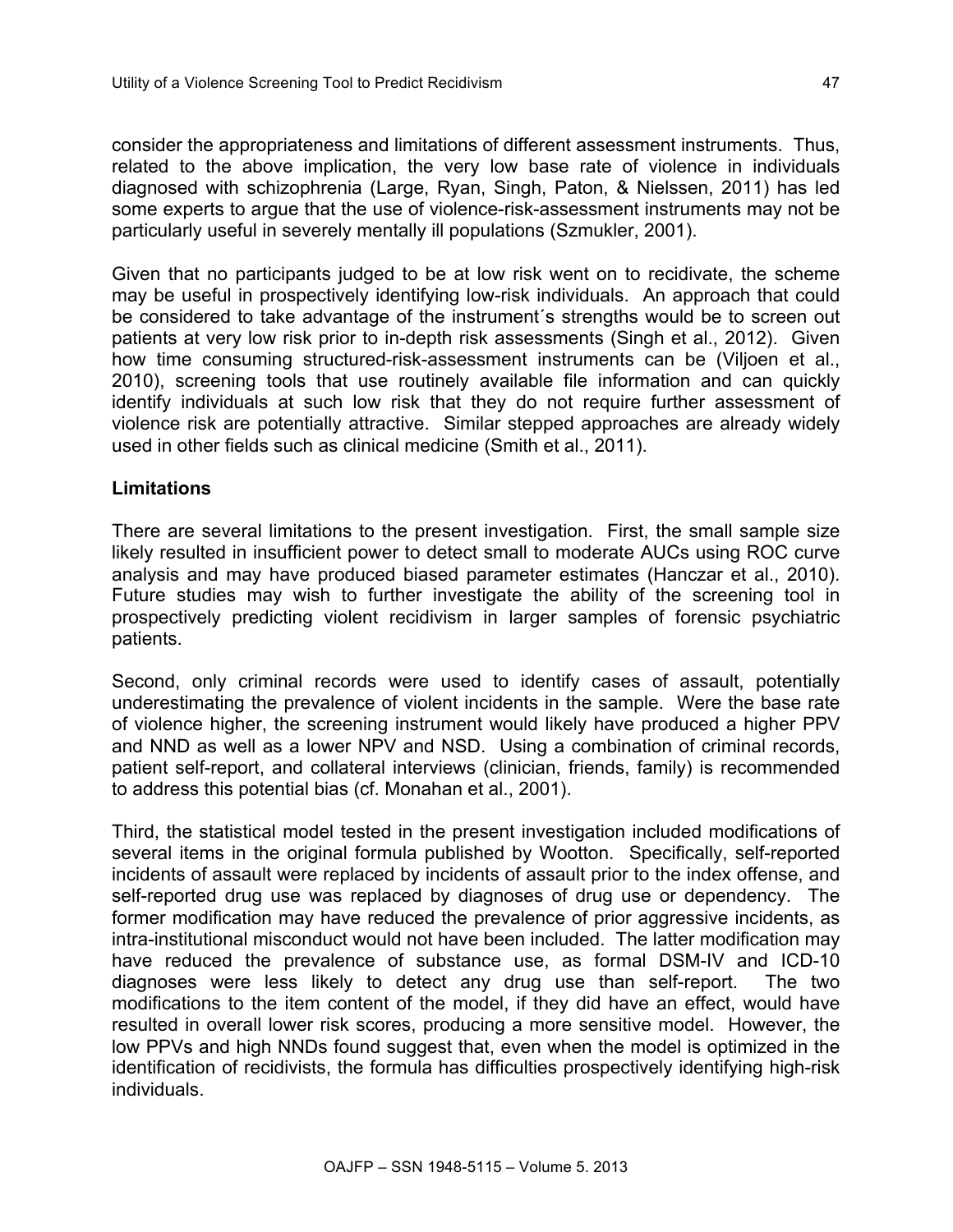Fourth, recent research has evidenced instability in group-based risk classifications such as those developed using statistical models such as that investigated in the present study (Cooke & Michie, 2010; Hart & Cooke, 2013; Hart, Michie, & Cooke, 2007). Hence, we advocate caution when making definitive decisions concerning individual liberty and resource allocation using the Wootton formula.

Fifth, the conclusions of the present investigation are circumscribed to ethnically Swiss men in forensic settings. Until further replication studies have been conducted, we cannot be certain that our findings would generalize to more diverse populations including women or men of different cultural backgrounds.

#### **Conclusion**

The routine assessment of violence risk in patients with schizophrenia is recommended by current clinical guidelines (American Psychiatric Association, 2004; National Institute for Health and Clinical Excellence, 2009). However, since the base rate of violence in individuals diagnosed with schizophrenia is very low (Large et al., 2011), screening tools that can quickly identify individuals at low risk, and do not require further assessment of violence risk, might be more attractive to use in severely mentally ill populations. The adaptation of the screening tool in the current study may have some utility when identifying low-risk individuals, but caution is warranted when used in other forensic samples. Future studies may also wish to explore the degree to which incidents of violent recidivism are related to schizophrenia-spectrum symptoms such as threat-control override symptoms (Link, Stueve, & Phelan, 1998), as well as the mediating effect of antipsychotic prescription and adherence (Swanson, Swartz, & Elbogen, 2004). When it comes to the issue of risk assessment in individuals with severe mental illness, the question is, indeed, not whether, but how.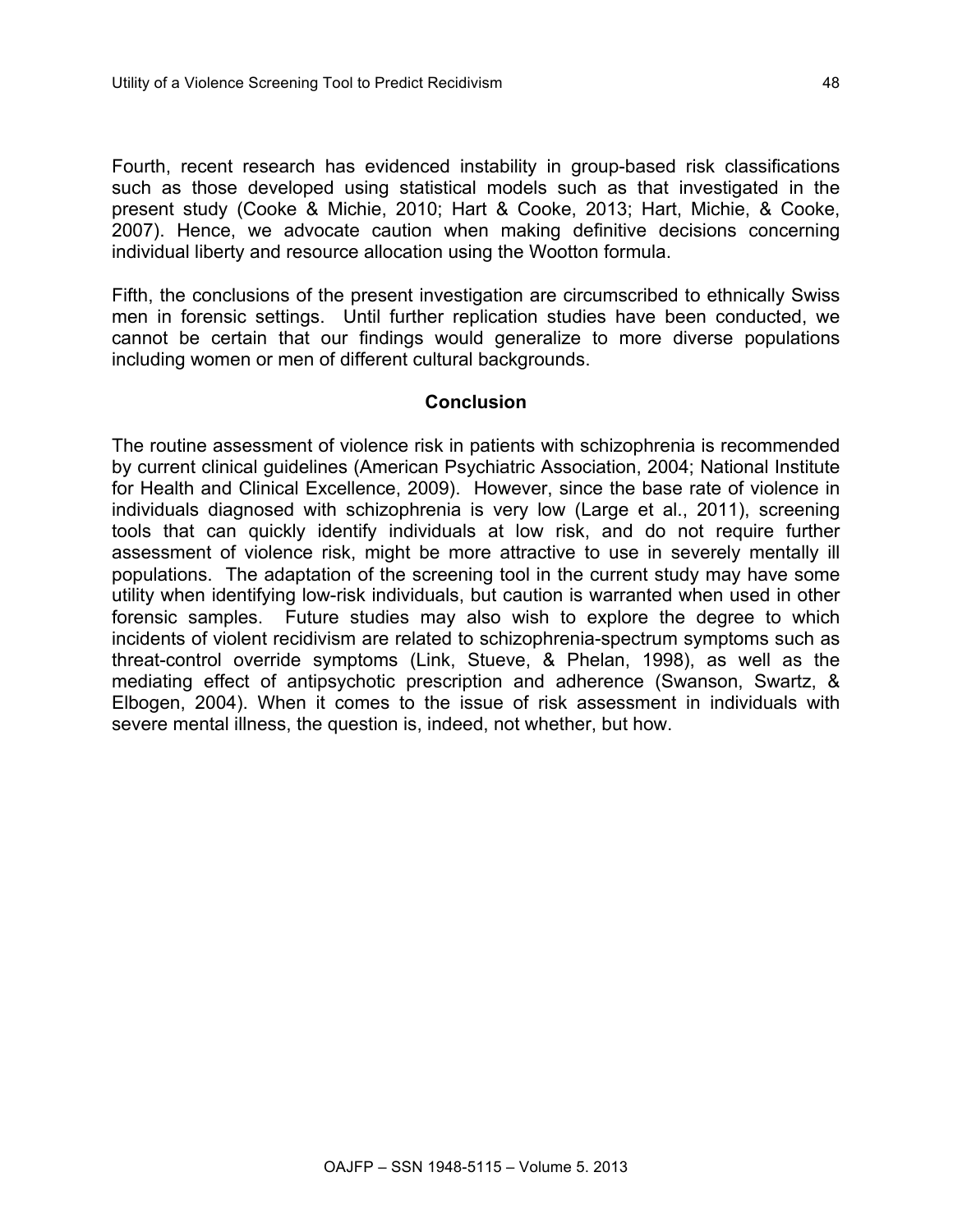## **References**

- American Psychiatric Association. (2004). *Practice guideline for the treatment of patients with schizophrenia*. Arlington, VA: American Psychiatric Association.
- Archer, R. P., Buffington-Vollum, J. K., Stredny, R. V., & Handel, R. W. (2006). A survey of psychological test use patterns among forensic psychologists. *Journal of Personality Assessment, 87*(1), 84-94.
- Cooke, D. J., & Michie, C. (2010). Limitations of diagnostic precision and predictive utility in the individual case. *Law and Human Behavior, 34*(4), 259-274.
- Fazel, S., & Grann, M. (2006). The population impact of severe mental illness on violent crime. *American Journal of Psychiatry, 163*(8), 1397-1403.
- Hanczar, B., Hua, J., Sima, C., Weinstein, J., Bittner, M., & Dougherty, E. R. (2010). Small-sample precision of ROC-related estimates. *Bioinformatics, 26*(6), 822- 830.
- Harris, G. T., Rice, M. E., Quinsey, V. L., Lalumière, M. L., Boer, D., & Lang, C. (2003). A multisite comparison of actuarial risk instruments for sex offenders. *Psychological Assessment, 15*(3), 413-425.
- Hart, S. D., & Cooke, D. J. (2013). Another look at the (im)precision of individual risk estimates made using actuarial risk assessment instruments. *Behavioral Sciences and the Law, 31*(1), 81-102.
- Hart, S. D., Michie, C., & Cooke, D. J. (2007). Precision of actuarial risk assessment instruments. Evaluating the 'margins of error' of group v. individual predictions of violence. *The British Journal of Psychiatry, 190*(49), 60-65.
- Klin, A., & Lemish, D. (2008). Mental disorders stigma in the media: Review of studies on production, content, and influences. *Journal of health communication, 13*(5), 434-449.
- Kumar, S., & Simpson, A. (2005). Application of risk assessment for violence methods to general adult psychiatry: A selective literature review. *Australian and New Zealand Journal of Psychiatry, 39*(5), 328-335.
- Landis, J. R., & Koch, G. G. (1977). The measurement of observer agreement for categorical data. *Biometrics, 33*, 159-174.
- Large, M. M., Ryan, C. J., Singh, S. P., Paton, M. B., & Nielssen, O. B. (2011). The predictive value of risk categorization in schizophrenia. *Harvard Review of Psychiatry, 19*(1), 25-33.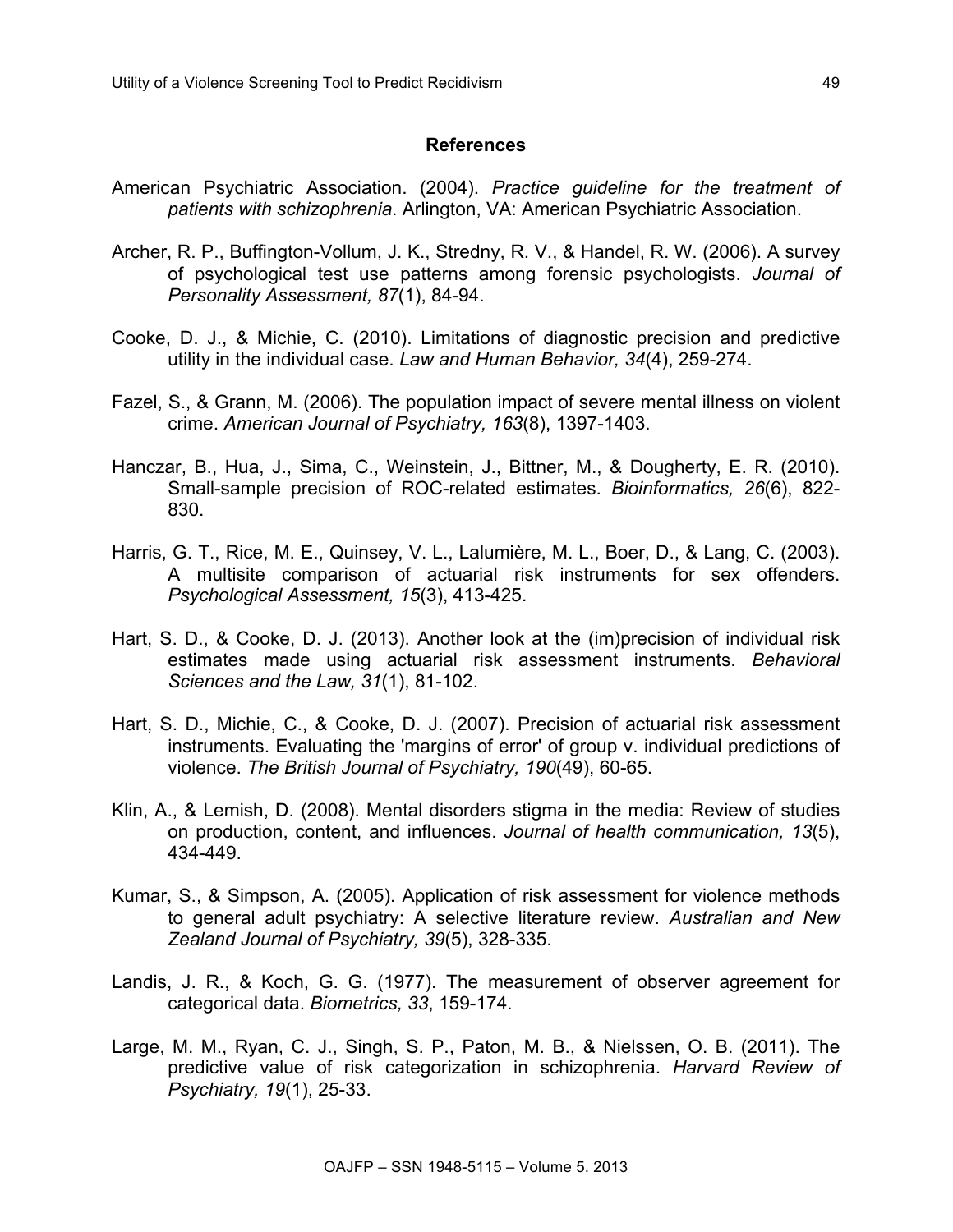- Levey, S., & Howells, K. (1994). Accounting for the fear of schizophrenia. *Journal of community & applied social psychology, 4*(5), 313-328.
- Link, B. G., Stueve, A., & Phelan, J. (1998). Psychotic symptoms and violent behaviors: Probing the components of 'threat/control-override' symptoms. *Social Psychiatry and Psychiatric Epidemiology, 33*(1), 55-60.
- Luty, J., Fekadu, D., & Dhandayudham, A. (2006). Understanding of the term 'schizophrenia' by the British public. *Psychiatric Bulletin, 30*(11), 435-436.
- MedCalc Software. (2010). *MedCalc: Version 11.3.8.0*. Mariakerke, Belgium: MedCalc Software.
- Monahan, J., Steadman, H. J., Silver, E., Appelbaum, P. S., Robbins, P. C., Mulvey, E. P., . . . Banks, S. (2001). *Rethinking risk assessment: The MacArthur Study of mental disorder and violence*. New York: Oxford University Press.
- National Alliance on Mental Illness. (2008). *Schizophrenia: Public attitudes, personal needs*. Arlington, VA: National Alliance on Mental Health.
- National Institute for Health and Clinical Excellence. (2009). *Schizophrenia: Core interventions in the treatment and management of schizophrenia in primary and secondary care.* London: National Institute for Health and Clinical Excellence.
- Pescosolido, B. A., Martin, J. K., Long, J. S., Medina, T. R., Phelan, J. C., & Link, B. G. (2010). "A disease like any other?" A decade of change in public reactions to schizophrenia, depression, and alcohol dependence. *American Journal of Psychiatry, 167*(11), 1321-1330.
- Priebe, S., Frottier, P., Gaddini, A., Kilian, R., Lauber, C., Martínez-Leal, R., . . . Wright, D. (2008). Mental health care institutions in nine European countries, 2002 to 2006. *Psychiatric Services, 59*(5), 570-573.
- Singh, J. P., Grann, M., & Fazel, S. (2011). A comparative study of violence risk assessment tools: A systematic review and metaregression analysis of 68 studies involving 25,980 participants. *Clinical Psychology Review, 31*(3), 499- 513.
- Singh, J. P., Grann, M., Lichtenstein, P., Långström, N., & Fazel, S. (2012). A novel approach to determining violence risk in schizophrenia: Developing a stepped strategy in 13,806 discharged patients. *PloS one, 7*(2), e31727.